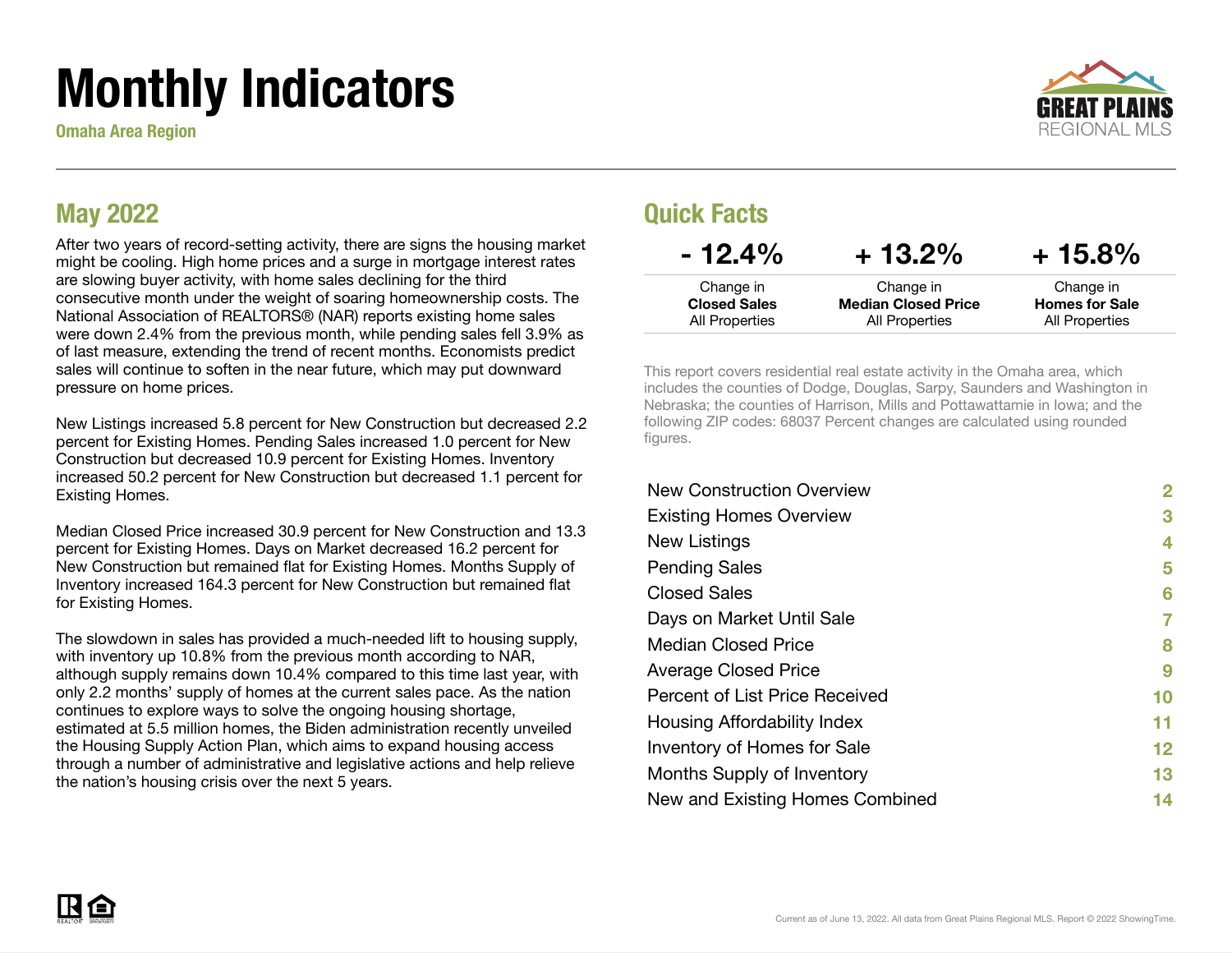### New Construction Overview

Key metrics by report month and for year-to-date (YTD) starting from the first of the year. New Construction properties only.



| <b>Key Metrics</b>                    | <b>Historical Sparkbars</b>                                                | $5 - 2021$ | 5-2022    | % Change  | <b>YTD 2021</b> | <b>YTD 2022</b> | % Change |
|---------------------------------------|----------------------------------------------------------------------------|------------|-----------|-----------|-----------------|-----------------|----------|
| <b>New Listings</b>                   | 11-2020<br>$5 - 2020$<br>$5 - 2021$<br>11-2021<br>5-2022                   | 154        | 163       | $+5.8%$   | 1,259           | 1,068           | $-15.2%$ |
| <b>Pending Sales</b>                  | $5 - 2021$<br>$11 - 2021$<br>$5 - 2022$<br>$5 - 2020$<br>$11 - 2020$       | 102        | 103       | $+1.0%$   | 1,054           | 782             | $-25.8%$ |
| <b>Closed Sales</b>                   | $5 - 2020$<br>$11 - 2020$<br>$5 - 2021$<br>11-2021<br>5-2022               | 167        | 136       | $-18.6%$  | 802             | 798             | $-0.5%$  |
| Days on Market Until Sale             | Пſ<br>$5 - 2021$<br>$11 - 2021$<br>$5 - 2022$<br>$5 - 2020$<br>$11 - 2020$ | 37         | 31        | $-16.2%$  | 48              | 31              | $-35.4%$ |
| <b>Median Closed Price</b>            | $5 - 2020$<br>$11 - 2020$<br>$5 - 2021$<br>$11 - 2021$<br>5-2022           | \$361,945  | \$473,623 | $+30.9%$  | \$356,495       | \$420,000       | $+17.8%$ |
| <b>Average Closed Price</b>           | $5 - 2020$<br>$11 - 2020$<br>$5 - 2021$<br>$11 - 2021$<br>$5 - 2022$       | \$388,926  | \$514,442 | $+32.3%$  | \$379,592       | \$460,547       | $+21.3%$ |
| <b>Percent of List Price Received</b> | $5 - 2020$<br>$11 - 2020$<br>$5 - 2021$<br>$11 - 2021$<br>$5 - 2022$       | 101.2%     | 102.4%    | $+1.2%$   | 101.3%          | 102.0%          | $+0.7%$  |
| <b>Housing Affordability Index</b>    | 11-2020<br>$5 - 2021$<br>$11 - 2021$<br>$5 - 2020$<br>$5 - 2022$           | 116        | 69        | $-40.5%$  | 118             | 78              | $-33.9%$ |
| <b>Inventory of Homes for Sale</b>    | $5 - 2021$<br>$11 - 2021$<br>$5 - 2022$<br>$5 - 2020$<br>11-2020           | 307        | 461       | $+50.2%$  |                 |                 |          |
| <b>Months Supply of Inventory</b>     | $5 - 2020$<br>$11 - 2020$<br>$5 - 2021$<br>$11 - 2021$<br>$5 - 2022$       | 1.4        | 3.7       | $+164.3%$ |                 |                 |          |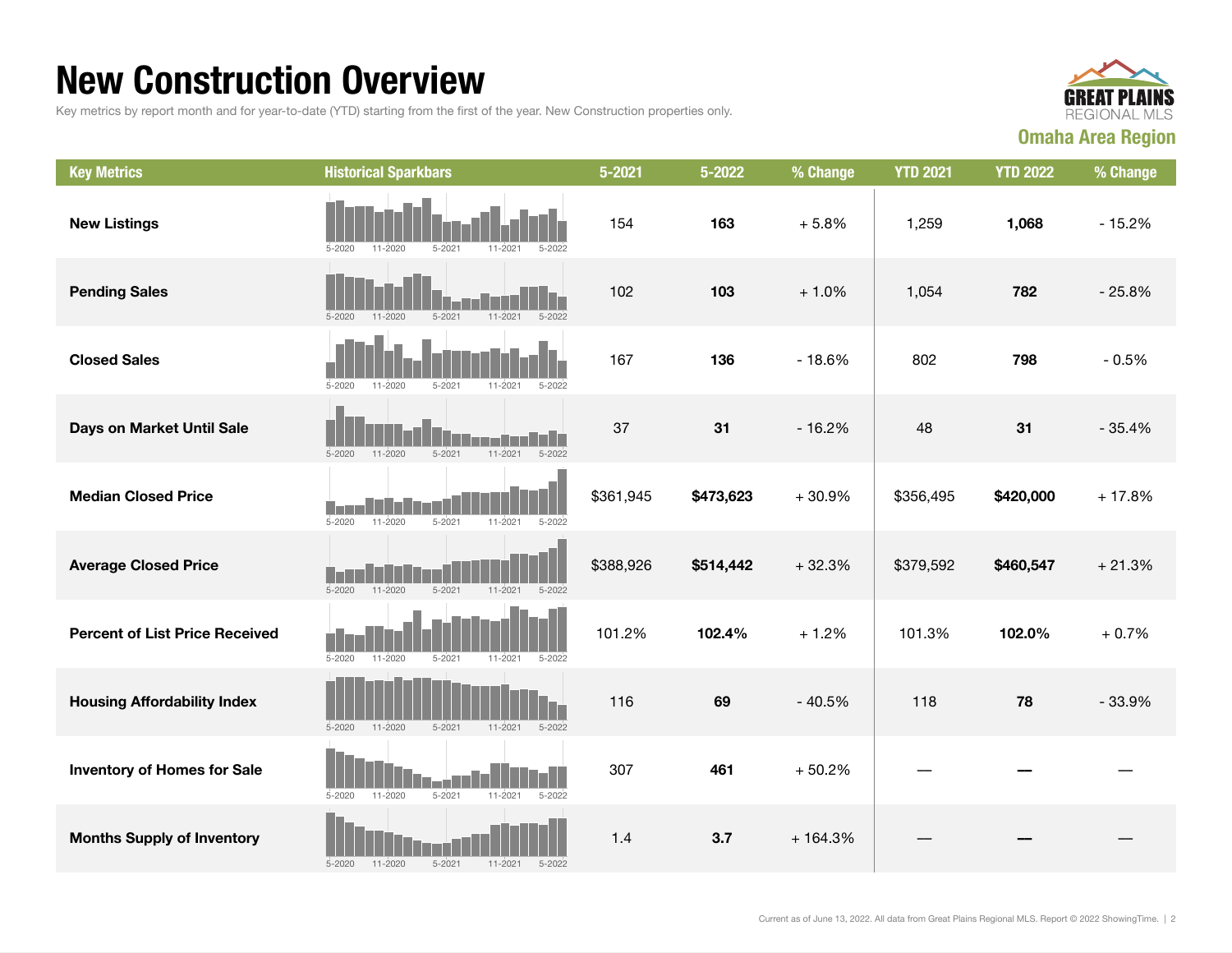## Existing Homes Overview

Key metrics by report month and for year-to-date (YTD) starting from the first of the year. Existing Homes properties only.



| <b>Key Metrics</b>                    | <b>Historical Sparkbars</b>                                          | $5 - 2021$ | 5-2022    | % Change | <b>YTD 2021</b> | <b>YTD 2022</b> | % Change |
|---------------------------------------|----------------------------------------------------------------------|------------|-----------|----------|-----------------|-----------------|----------|
| <b>New Listings</b>                   | $11 - 2020$<br>$5 - 2021$<br>$5 - 2022$<br>$5 - 2020$<br>$11 - 2021$ | 1,519      | 1,486     | $-2.2%$  | 6,271           | 6,098           | $-2.8%$  |
| <b>Pending Sales</b>                  | $5 - 2020$<br>$11 - 2020$<br>$5 - 2021$<br>11-2021<br>$5 - 2022$     | 1,418      | 1,263     | $-10.9%$ | 5,537           | 5,267           | $-4.9%$  |
| <b>Closed Sales</b>                   | $5 - 2020$<br>$5 - 2021$<br>$5 - 2022$<br>11-2020<br>11-2021         | 1,266      | 1,119     | $-11.6%$ | 4,493           | 4,343           | $-3.3%$  |
| Days on Market Until Sale             | 11-2021<br>$5 - 2020$<br>$11 - 2020$<br>$5 - 2021$<br>$5 - 2022$     | $\,6\,$    | 6         | 0.0%     | 10              | $\bf8$          | $-20.0%$ |
| <b>Median Closed Price</b>            | $5 - 2020$<br>$5 - 2021$<br>11-2021<br>$5 - 2022$<br>$11 - 2020$     | \$242,750  | \$275,000 | $+13.3%$ | \$230,000       | \$259,000       | $+12.6%$ |
| <b>Average Closed Price</b>           | $11 - 2020$<br>$5 - 2020$<br>$5 - 2021$<br>$11 - 2021$<br>$5 - 2022$ | \$284,133  | \$314,864 | $+10.8%$ | \$264,010       | \$294,255       | $+11.5%$ |
| <b>Percent of List Price Received</b> | $5 - 2020$<br>$11 - 2020$<br>$5 - 2021$<br>11-2021<br>5-2022         | 103.4%     | 104.5%    | $+1.1%$  | 101.9%          | 103.3%          | $+1.4%$  |
| <b>Housing Affordability Index</b>    | $5 - 2020$<br>$11 - 2020$<br>$5 - 2021$<br>$11 - 2021$<br>$5 - 2022$ | 174        | 119       | $-31.6%$ | 183             | 126             | $-31.1%$ |
| <b>Inventory of Homes for Sale</b>    | 11-2020<br>$5 - 2021$<br>$5 - 2022$<br>$5 - 2020$<br>11-2021         | 623        | 616       | $-1.1%$  |                 |                 |          |
| <b>Months Supply of Inventory</b>     | $5 - 2020$<br>$11 - 2020$<br>$5 - 2021$<br>$5 - 2022$<br>11-2021     | 0.6        | 0.6       | 0.0%     |                 |                 |          |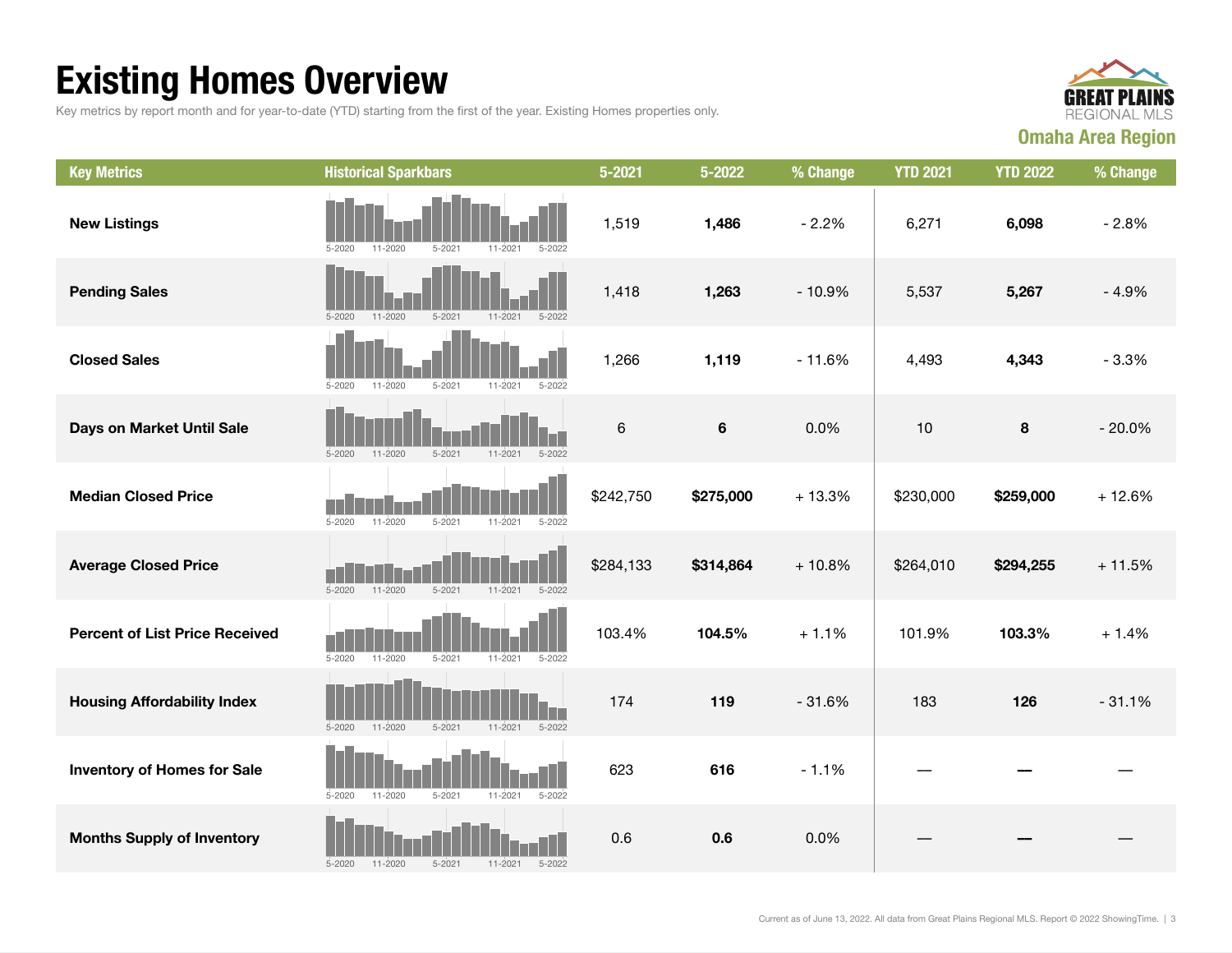## New Listings

A count of the properties that have been newly listed on the market in a given month.





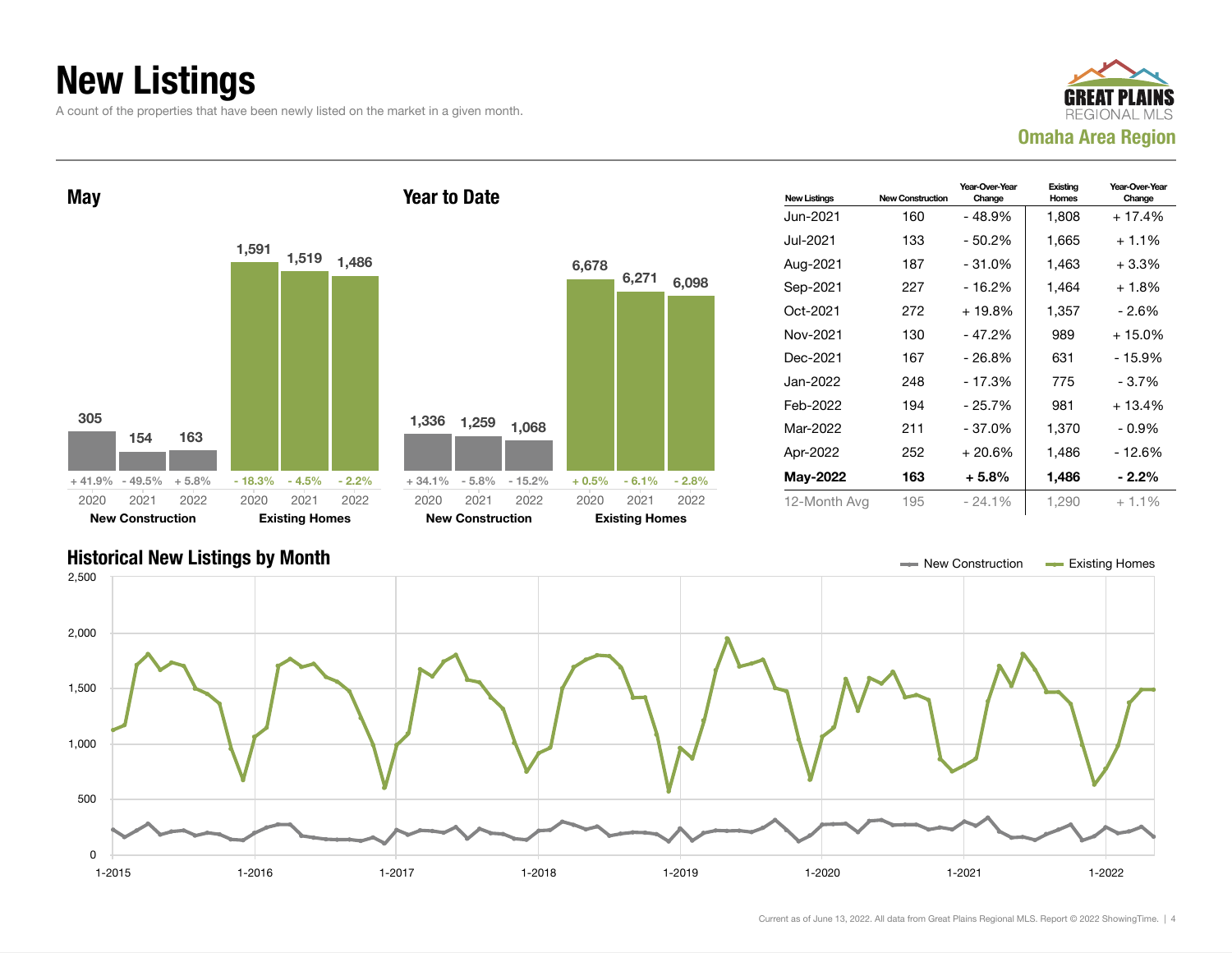## Pending Sales

A count of the properties on which offers have been accepted in a given month.





#### Historical Pending Sales by Month New York 2012 12:30 November 2013 12:30 New Construction Account Existing Homes 1-2015 1-2016 1-2017 1-2018 1-2019 1-2020 1-2021 1-2022 0 250 500 750 1,000 1,250 1,500 1,750

#### Current as of June 13, 2022. All data from Great Plains Regional MLS. Report © 2022 ShowingTime. | 5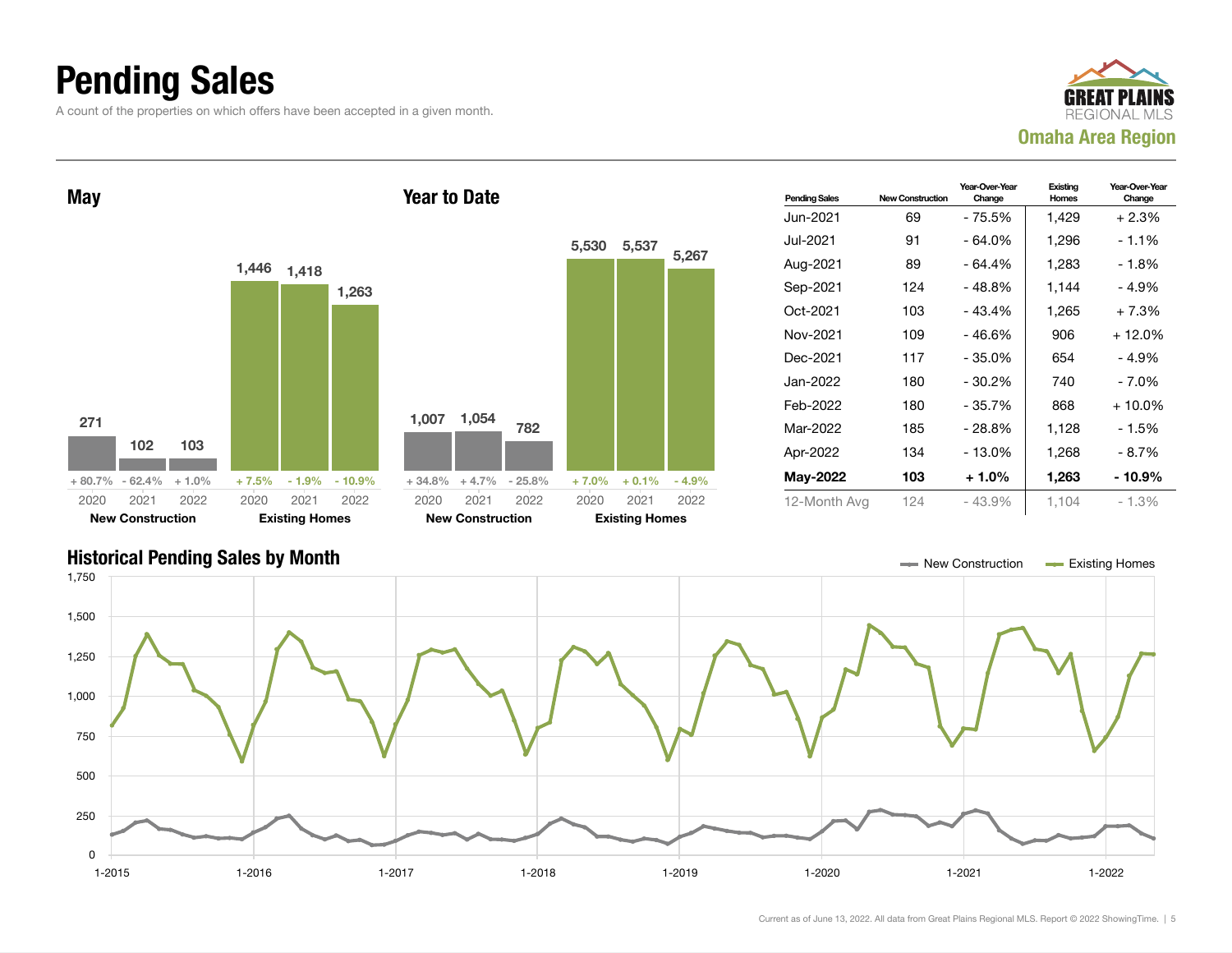### Closed Sales

A count of the actual sales that closed in a given month.





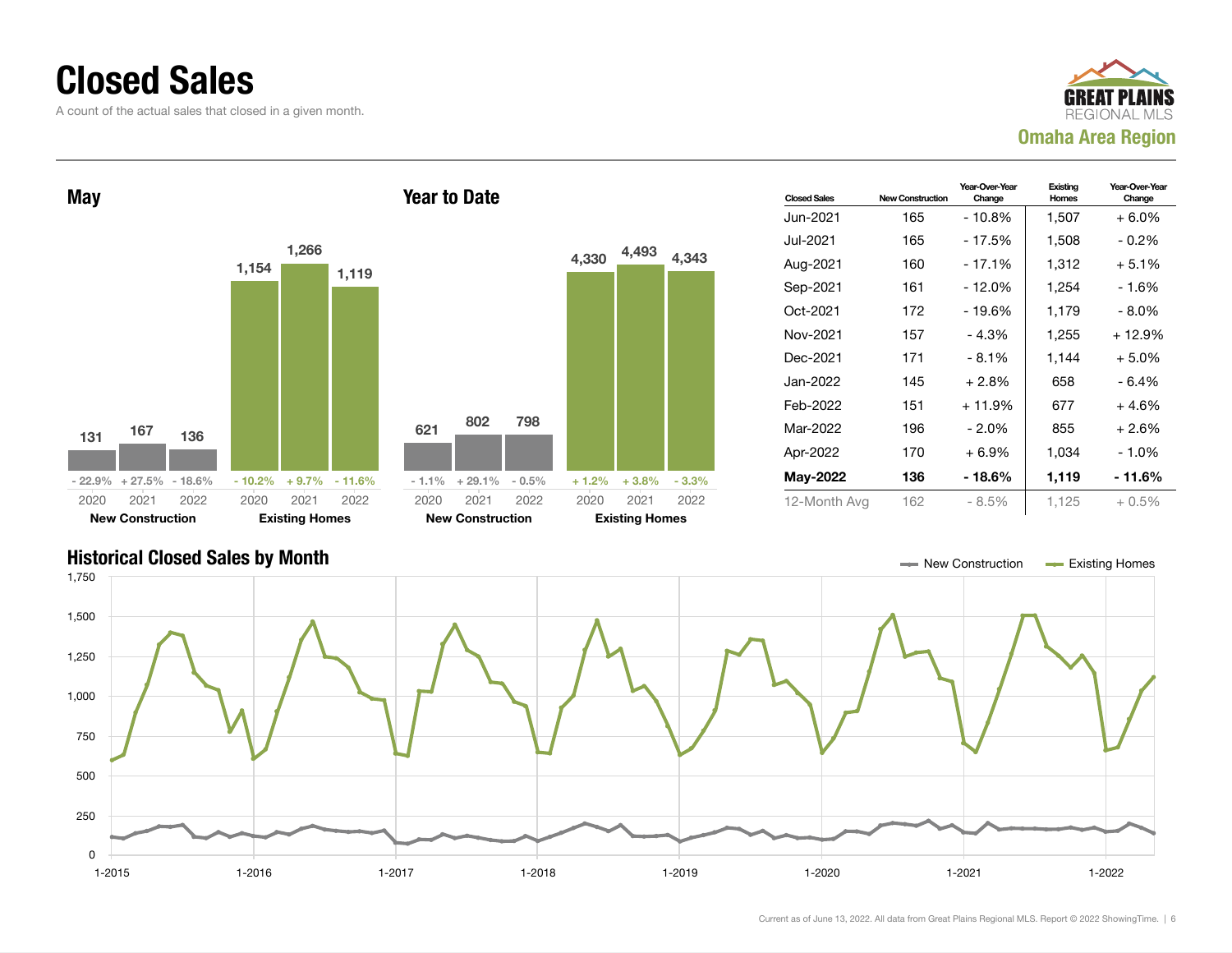#### Days on Market Until Sale

Average number of days between when a property is listed and when an offer is accepted in a given month.





| Days on Market | <b>New Construction</b> | Year-Over-Year<br>Change | Existing<br><b>Homes</b> | Year-Over-Year<br>Change |
|----------------|-------------------------|--------------------------|--------------------------|--------------------------|
| Jun-2021       | 32                      | $-66.3%$                 | 6                        | $-60.0\%$                |
| Jul-2021       | 30                      | - 56.5%                  | 6                        | $-53.8%$                 |
| Aug-2021       | 23                      | - 67.1%                  | 8                        | - 27.3%                  |
| Sep-2021       | 23                      | - 56.6%                  | 9                        | $-18.2%$                 |
| Oct-2021       | 20                      | $-62.3%$                 | 9                        | $-18.2%$                 |
| Nov-2021       | 27                      | $-50.0%$                 | 12                       | $+9.1%$                  |
| Dec-2021       | 25                      | $-54.5%$                 | 12                       | $+9.1%$                  |
| Jan-2022       | 25                      | - 35.9%                  | 13                       | $-7.1\%$                 |
| Feb-2022       | 32                      | $-28.9%$                 | 12                       | - 14.3%                  |
| Mar-2022       | 28                      | - 56.9%                  | 7                        | - 36.4%                  |
| Apr-2022       | 38                      | $-19.1%$                 | 5                        | $-28.6%$                 |
| May-2022       | 31                      | - 16.2%                  | 6                        | $0.0\%$                  |
| 12-Month Avg*  | 28                      | $-52.0%$                 | 9                        | $-23.9%$                 |

\* Days on Market for all properties from June 2021 through May 2022. This is not the average of the individual figures above.



#### Historical Days on Market Until Sale by Month New York New York New York New York New York New York Homes Existing Homes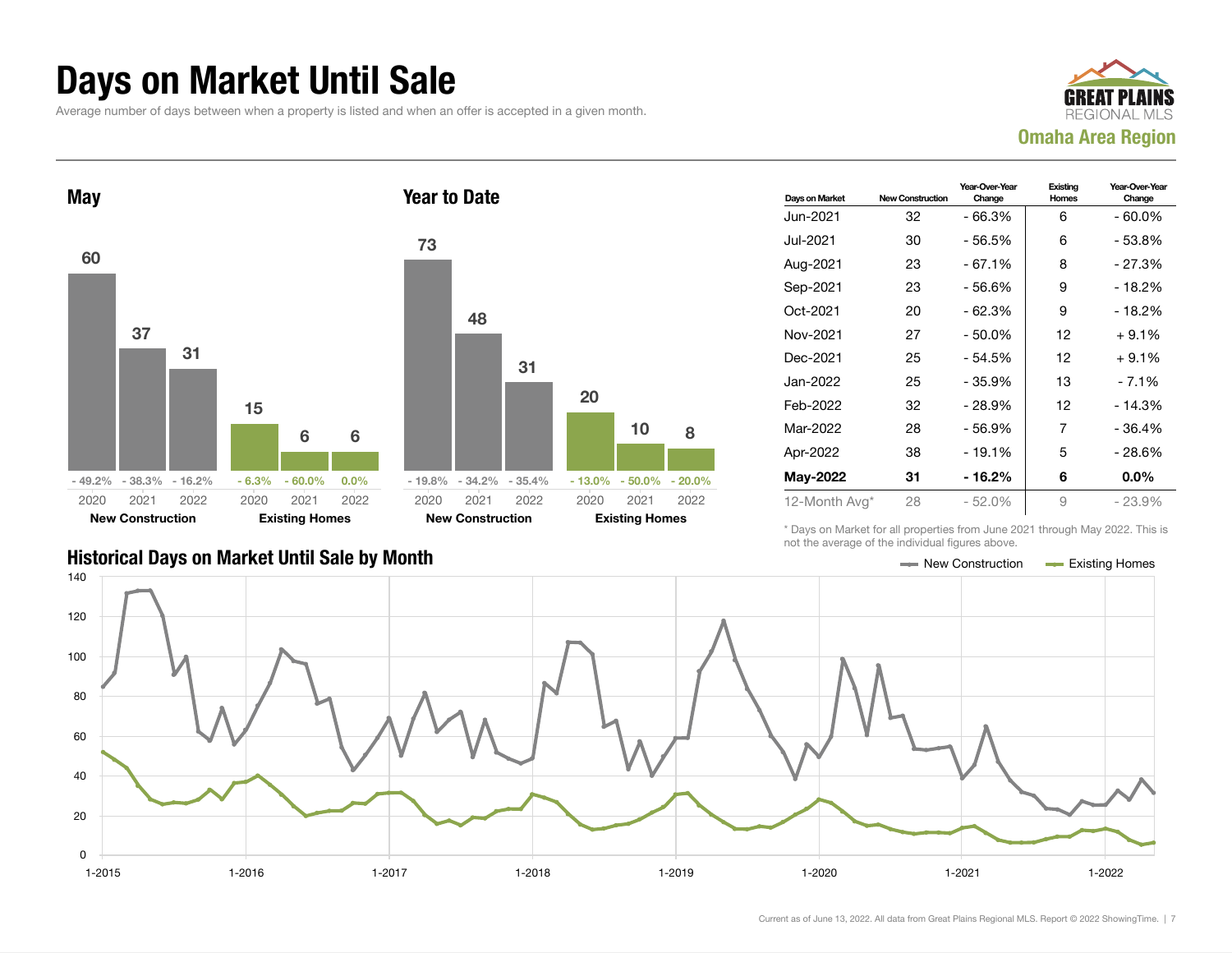### Median Closed Price

Point at which half of the sales sold for more and half sold for less, not accounting for seller concessions, in a given month.





| <b>Median Closed Price</b> | <b>New Construction</b> | Year-Over-Year<br>Change | Existing<br>Homes | Year-Over-Year<br>Change |
|----------------------------|-------------------------|--------------------------|-------------------|--------------------------|
| Jun-2021.                  | \$375,000               | $+12.1%$                 | \$250,500         | $+15.4%$                 |
| Jul-2021                   | \$389.000               | + 14.6%                  | \$247,000         | $+8.7%$                  |
| Aug-2021                   | \$389,432               | + 15.7%                  | \$245,000         | $+11.4%$                 |
| Sep-2021                   | \$384,856               | $+5.1%$                  | \$240.000         | $+10.2%$                 |
| Oct-2021                   | \$389,164               | $+8.1%$                  | \$237,363         | $+9.1%$                  |
| Nov-2021                   | \$389,900               | $+5.7%$                  | \$240,000         | $+6.7%$                  |
| Dec-2021                   | \$412,307               | + 17.5%                  | \$231,875         | $+10.4%$                 |
| Jan-2022                   | \$395.990               | $+7.3%$                  | \$239.200         | $+13.9%$                 |
| Feb-2022                   | \$395.278               | $+11.4%$                 | \$238,000         | $+11.1\%$                |
| Mar-2022                   | \$402.948               | $+16.6%$                 | \$255,000         | $+10.9%$                 |
| Apr-2022                   | \$427,892               | $+20.0\%$                | \$270,000         | $+14.9%$                 |
| <b>May-2022</b>            | \$473,623               | $+30.9\%$                | \$275,000         | $+13.3%$                 |
| 12-Month Avg*              | \$400,715               | $+13.3%$                 | \$249,900         | $+11.1%$                 |

Historical Median Closed Price by Month **New Construction Accord Price by Month** New Construction Accord Existing Homes

\* Median Closed Price for all properties from June 2021 through May 2022. This is not the average of the individual figures above.

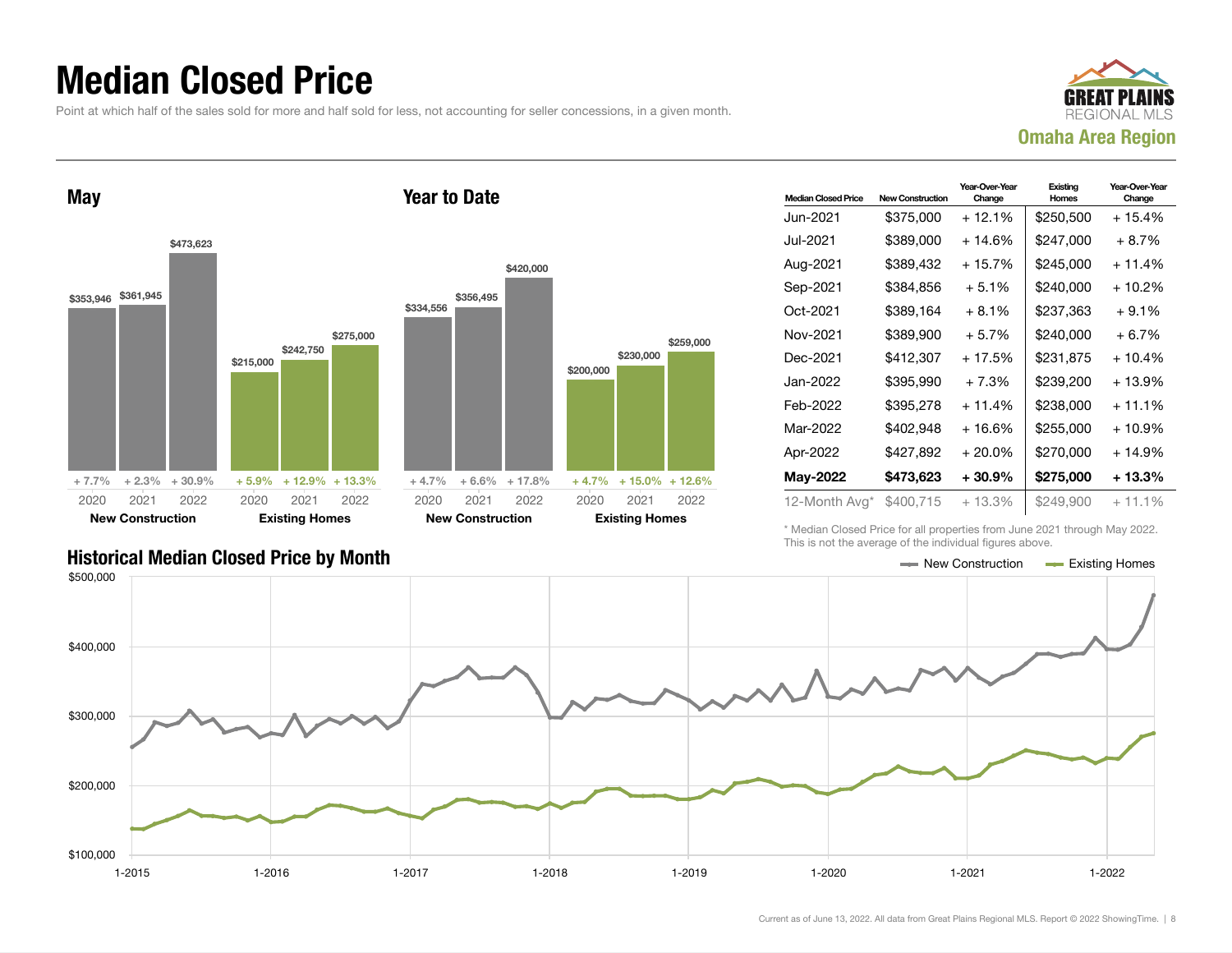#### Average Closed Price

Average sales price for all closed sales, not accounting for seller concessions, in a given month.



May \$380,063 \$388,926 \$514,442  $+ 2.6\% + 2.3\% + 32.3\%$ \$245,179 \$284,133 \$314,864 + 3.4% + 15.9% + 10.8% 2020 New Construction 2021 2022 2020 Existing Homes 2021 2022 Year to Date \$357,077 \$379,592 \$460,547  $+ 2.8\% + 6.3\% + 21.3\%$ \$229,002 \$264,010 \$294,255 + 4.2% + 15.3% + 11.5% 2020 New Construction 2021 2022 2020 Existing Homes 2021 2022

| <b>Average Closed Price</b> | <b>New Construction</b> | Year-Over-Year<br>Change | Existing<br>Homes | Year-Over-Year<br>Change |
|-----------------------------|-------------------------|--------------------------|-------------------|--------------------------|
| Jun-2021                    | \$404,801               | + 12.7%                  | \$295,648         | + 18.6%                  |
| Jul-2021                    | \$406,171               | $+10.1%$                 | \$295,187         | $+12.1%$                 |
| Aug-2021                    | \$413,062               | $+11.8%$                 | \$280,945         | + 7.8%                   |
| Sep-2021                    | \$415,975               | $+5.2\%$                 | \$280,746         | + 10.1%                  |
| Oct-2021                    | \$419.351               | $+9.7%$                  | \$279,235         | + 8.0%                   |
| Nov-2021                    | \$412,211               | $+6.2%$                  | \$284.534         | + 8.8%                   |
| Dec-2021                    | \$445,575               | $+16.4%$                 | \$264,943         | + 6.4%                   |
| Jan-2022.                   | \$442,785               | $+13.7%$                 | \$270,338         | $+11.7%$                 |
| Feb-2022                    | \$435,489               | $+14.3%$                 | \$272,773         | $+8.4%$                  |
| Mar-2022                    | \$448,171               | $+20.8%$                 | \$292,913         | $+14.1%$                 |
| Apr-2022                    | \$469.423               | + 26.6%                  | \$302,354         | + 12.9%                  |
| May-2022                    | \$514,442               | $+32.3%$                 | \$314,864         | + 10.8%                  |
| 12-Month Avg*               | \$434,788               | $+14.9%$                 | \$287,268         | + 10.8%                  |

Historical Average Closed Price by Month **New Construction Average Closed Price by Month** New Construction **New Construction** 

\* Average Closed Price for all properties from June 2021 through May 2022. This is not the average of the individual figures above.

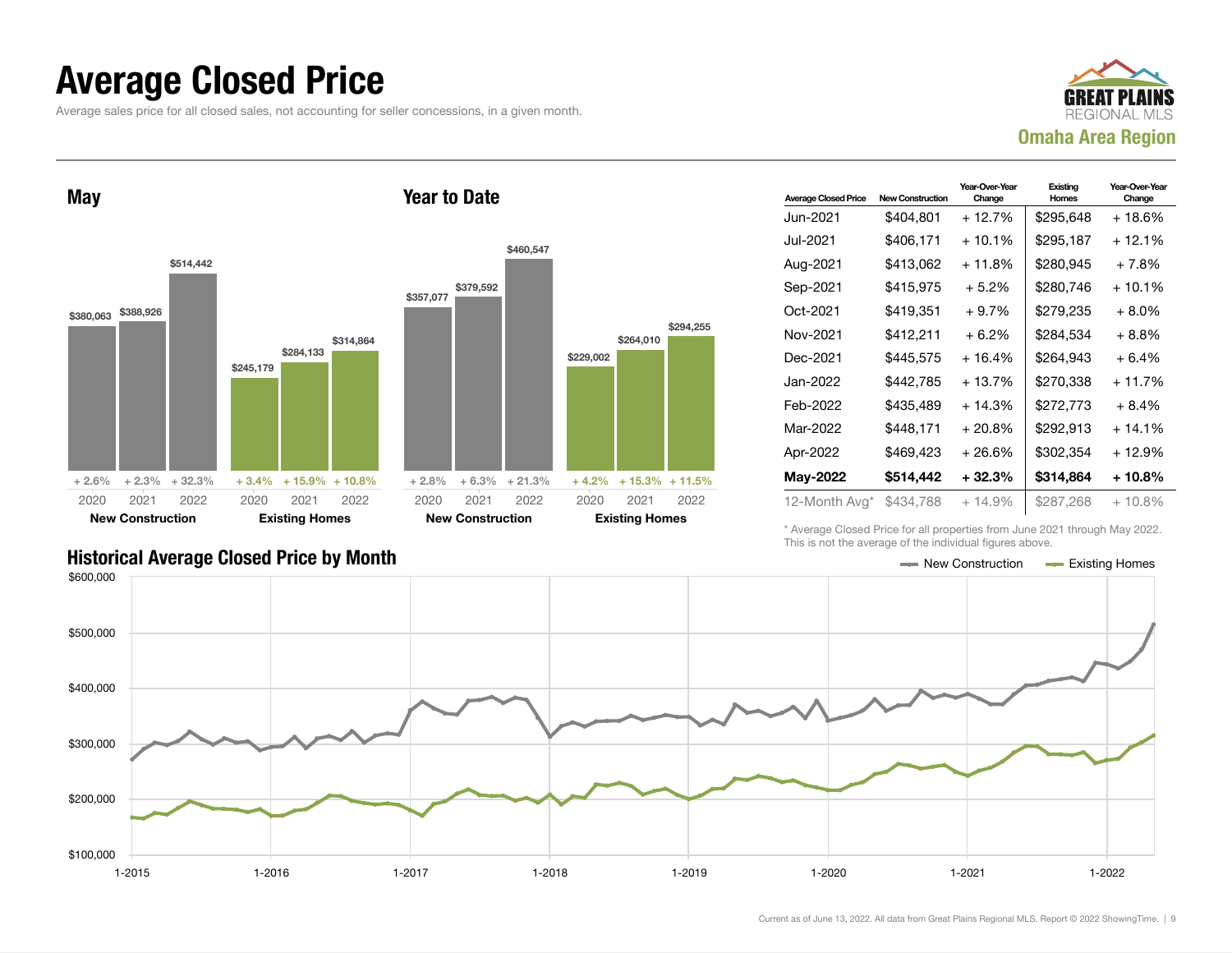## Percent of List Price Received

Percentage found when dividing a property's sales price by its most recent list price, then taking the average for all properties sold in a given month, not accounting for seller concessions.



May 100.4% 101.2% 102.4%  $-0.2\% + 0.8\% + 1.2\%$ 99.3% 103.4% 104.5%  $-0.6\%$   $+4.1\%$   $+1.1\%$ 2020 New Construction 2021 2022 2020 Existing Homes 2021 2022 Year to Date 100.5% 101.3% 102.0%  $0.0\%$  + 0.8% + 0.7% 99.0% 101.9% 103.3%  $+ 0.2\% + 2.9\% + 1.4\%$ 2020 New Construction 2021 2022 2020 Existing Homes 2021 2022

| Pct. of List Price<br>Received | <b>New Construction</b> | Year-Over-Year<br>Change | Existing<br>Homes | Year-Over-Year<br>Change |
|--------------------------------|-------------------------|--------------------------|-------------------|--------------------------|
| Jun-2021                       | 101.7%                  | $+0.9\%$                 | 103.4%            | $+3.7%$                  |
| Jul-2021.                      | 101.5%                  | $+1.1%$                  | 102.6%            | $+2.3%$                  |
| Aug-2021                       | 101.7%                  | $+1.4%$                  | 101.5%            | $+1.1%$                  |
| Sep-2021                       | 101.5%                  | $+0.6\%$                 | 100.7%            | $+0.1%$                  |
| Oct-2021                       | 101.4%                  | $+0.4%$                  | 100.6%            | $+0.2%$                  |
| Nov-2021                       | 101.5%                  | $+0.8\%$                 | 100.6%            | $+0.4%$                  |
| Dec-2021                       | 102.5%                  | $+1.8\%$                 | 98.9%             | $-0.9\%$                 |
| Jan-2022                       | 102.3%                  | $+1.0%$                  | 100.6%            | $+0.9%$                  |
| Feb-2022                       | 101.7%                  | $-0.4%$                  | 101.9%            | $+2.0%$                  |
| Mar-2022                       | 101.6%                  | $+0.9%$                  | 103.4%            | $+1.3%$                  |
| Apr-2022                       | 102.3%                  | $+0.9\%$                 | 104.3%            | $+1.6%$                  |
| <b>May-2022</b>                | 102.4%                  | $+1.2%$                  | 104.5%            | $+1.1%$                  |
| 12-Month Avg*                  | 101.8%                  | $+0.9\%$                 | 101.9%            | $+1.1%$                  |

\* Pct. of List Price Received for all properties from June 2021 through May 2022. This is not the average of the individual figures above.

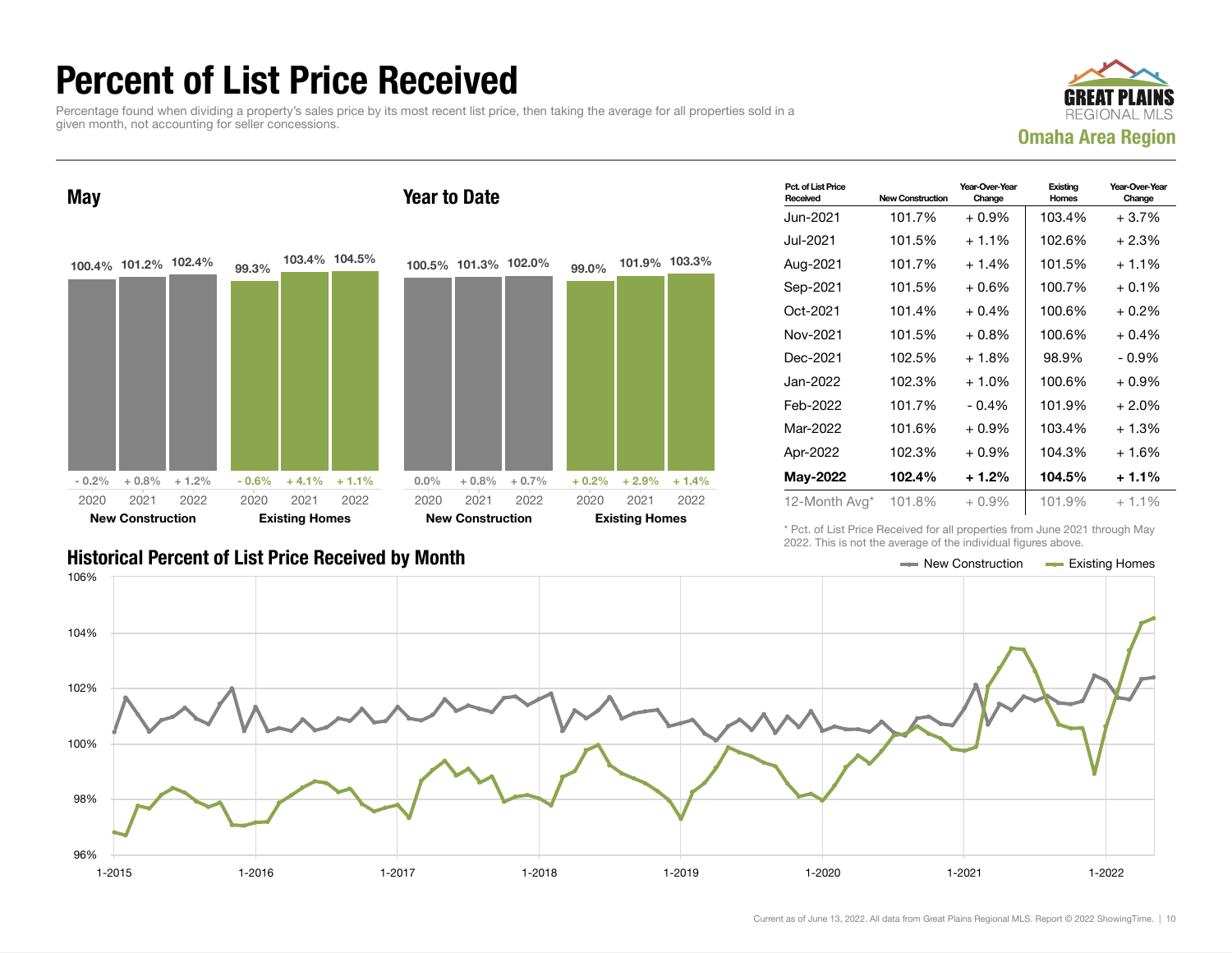## Housing Affordability Index

This index measures housing affordability for the region. For example, an index of 120 means the median household income is 120% of what is necessary to qualify for the median-priced home under prevailing interest rates. A higher number means greater affordability.





| <b>Affordability Index</b> | <b>New Construction</b> | Year-Over-Year<br>Change | Existing<br>Homes | Year-Over-Year<br>Change |
|----------------------------|-------------------------|--------------------------|-------------------|--------------------------|
| Jun-2021                   | 112                     | - 8.2%                   | 168               | - 10.6%                  |
| Jul-2021                   | 109                     | $-10.7%$                 | 172               | - 5.5%                   |
| Aug-2021                   | 107                     | - 13.7%                  | 170               | - 10.5%                  |
| Sep-2021                   | 107                     | - 7.0%                   | 172               | $-10.9%$                 |
| Oct-2021                   | 106                     | $-9.4%$                  | 174               | - 10.3%                  |
| Nov-2021                   | 109                     | $-5.2%$                  | 177               | $-6.3%$                  |
| Dec-2021                   | 98                      | $-19.7%$                 | 174               | $-14.7%$                 |
| Jan-2022                   | 99                      | $-15.4%$                 | 163               | - 20.5%                  |
| Feb-2022                   | 98                      | $-19.0\%$                | 162               | - 19.0%                  |
| Mar-2022                   | 87                      | $-28.1%$                 | 138               | - 23.8%                  |
| Apr-2022                   | 76                      | - 35.0%                  | 121               | - 32.0%                  |
| May-2022                   | 69                      | - 40.5%                  | 119               | - 31.6%                  |
| 12-Month Avg               | 98                      | $-17.6%$                 | 159               | - 16.3%                  |

#### Historical Housing Affordability Index by Month New Construction Existing Homes



126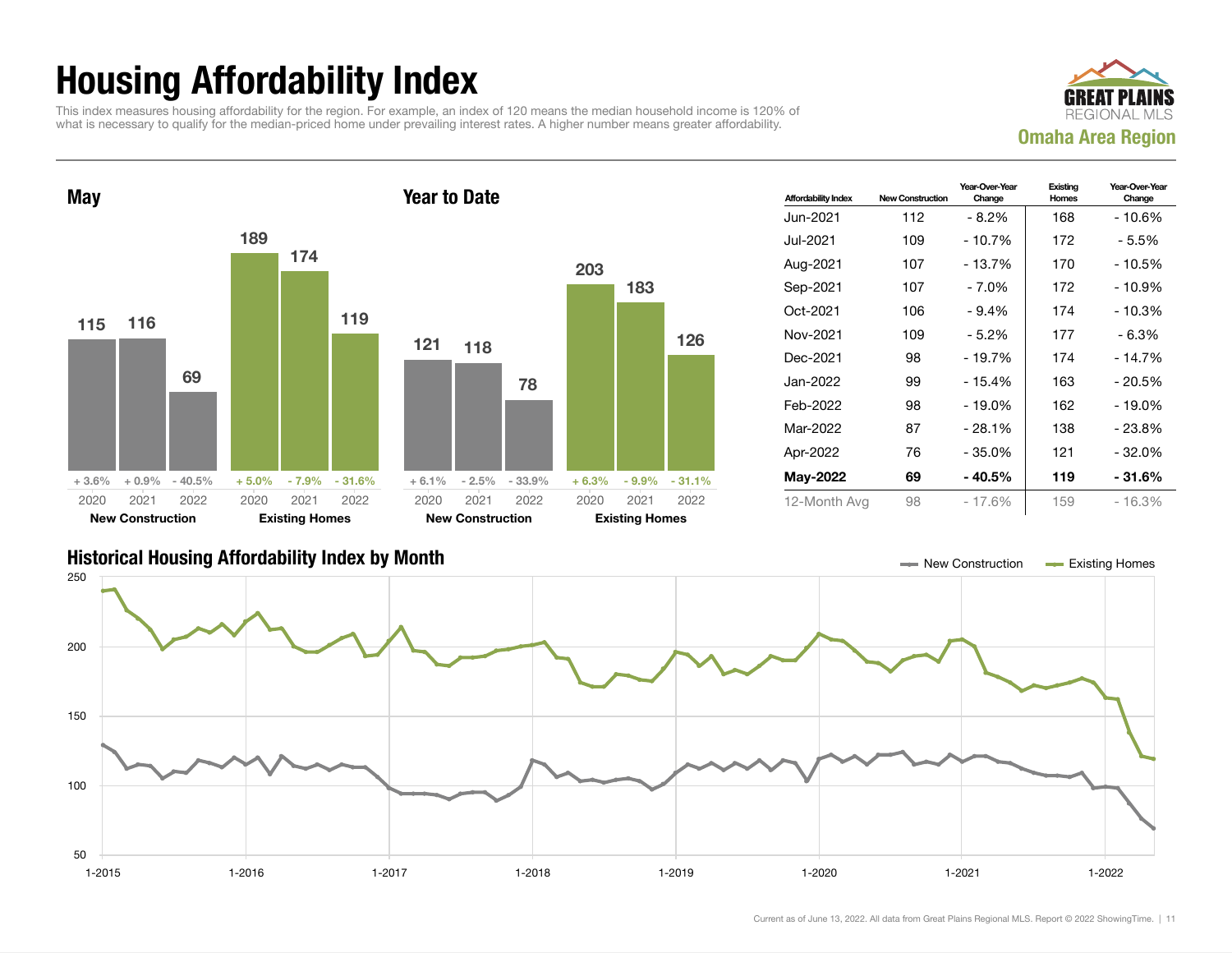### Inventory of Homes for Sale

The number of properties available for sale in active status at the end of a given month.







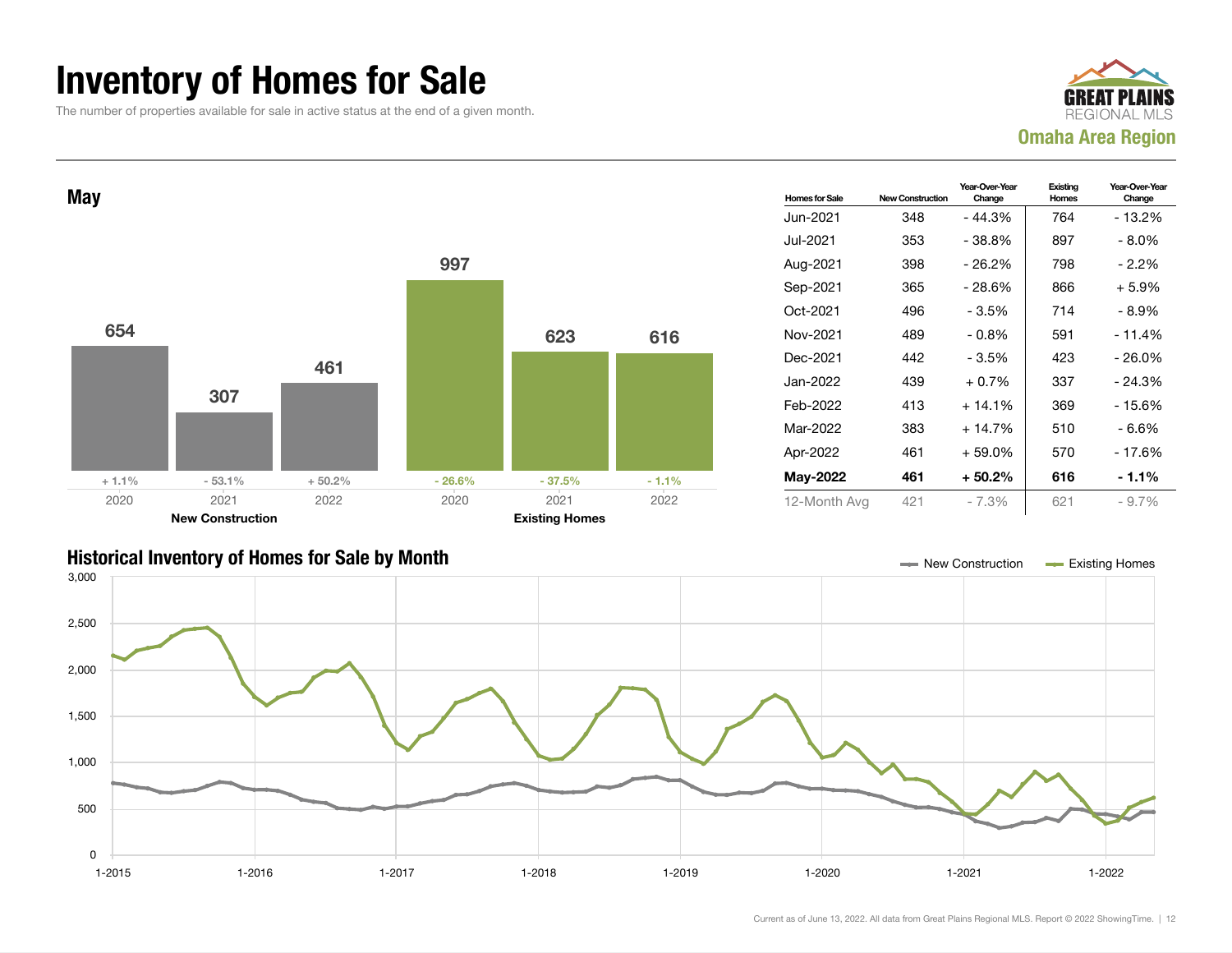## Months Supply of Inventory

The inventory of homes for sale at the end of a given month, divided by the average monthly pending sales from the last 12 months.





#### Historical Months Supply of Inventory by Month Month New York 1997 New Construction Access Existing Homes

| <b>Months Supply</b> | <b>New Construction</b> | Year-Over-Year<br>Change | Existing<br>Homes | Year-Over-Year<br>Change |
|----------------------|-------------------------|--------------------------|-------------------|--------------------------|
| Jun-2021             | 1.7                     | - 55.3%                  | 0.7               | - 12.5%                  |
| Jul-2021             | 1.9                     | $-42.4%$                 | 0.8               | $-11.1%$                 |
| Aug-2021             | 2.3                     | $-20.7%$                 | 0.7               | - 12.5%                  |
| Sep-2021             | 2.2                     | $-15.4%$                 | 0.8               | $+14.3%$                 |
| Oct-2021             | 3.1                     | $+24.0%$                 | 0.6               | - 14.3%                  |
| Nov-2021             | 3.2                     | $+39.1%$                 | 0.5               | $-16.7%$                 |
| Dec-2021             | 3.0                     | $+42.9%$                 | 0.4               | $-20.0\%$                |
| Jan-2022             | 3.1                     | $+63.2%$                 | 0.3               | - 25.0%                  |
| Feb-2022             | 3.1                     | $+93.8%$                 | 0.3               | $-25.0%$                 |
| Mar-2022             | 3.1                     | $+121.4%$                | 0.5               | $0.0\%$                  |
| Apr-2022             | 3.7                     | $+208.3%$                | 0.5               | $-16.7%$                 |
| May-2022             | 3.7                     | $+164.3%$                | 0.6               | $0.0\%$                  |
| 12-Month Avg*        | 2.8                     | $+26.1%$                 | 0.6               | - 11.2%                  |

\* Months Supply for all properties from June 2021 through May 2022. This is not the average of the individual figures above.